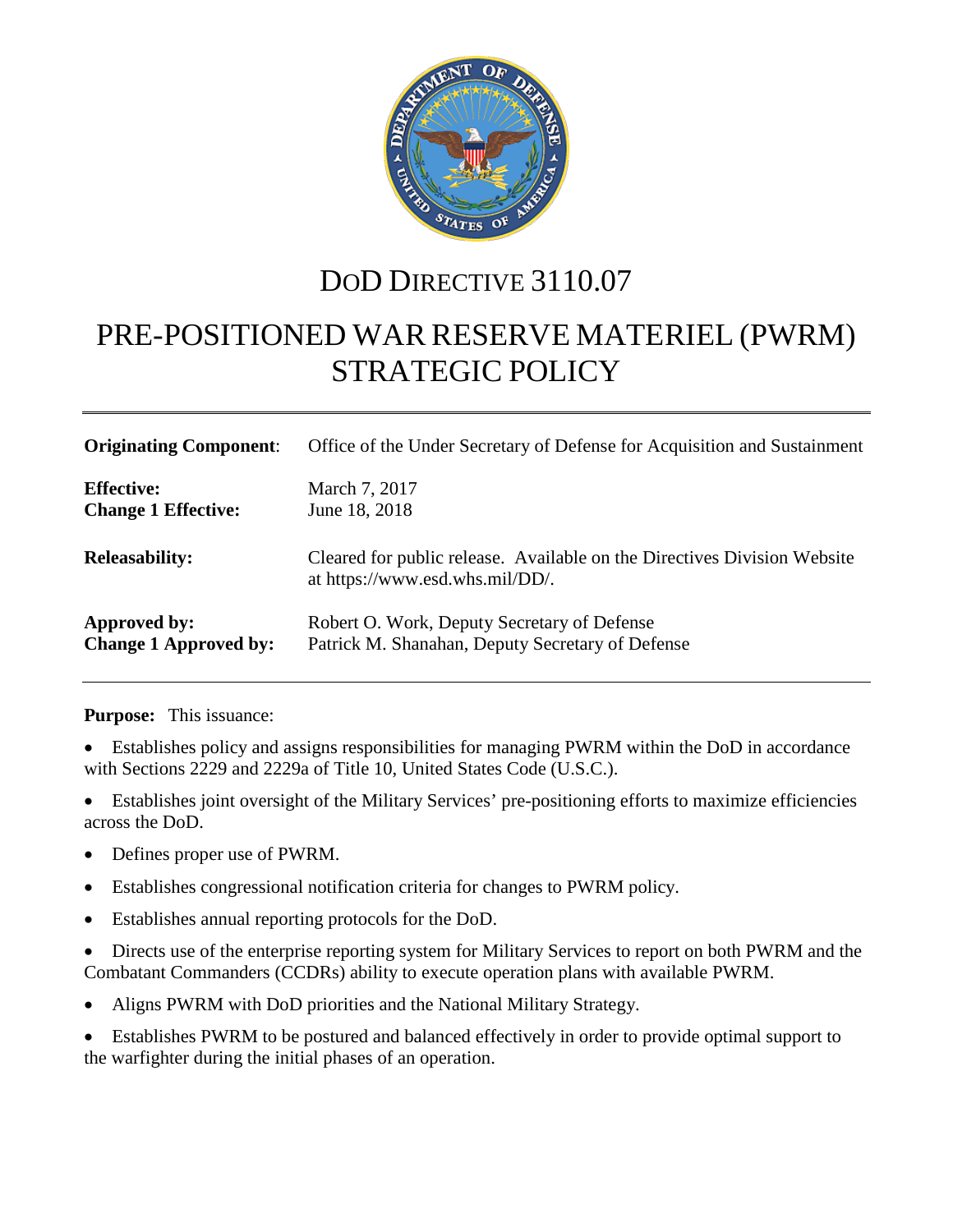## **TABLE OF CONTENTS**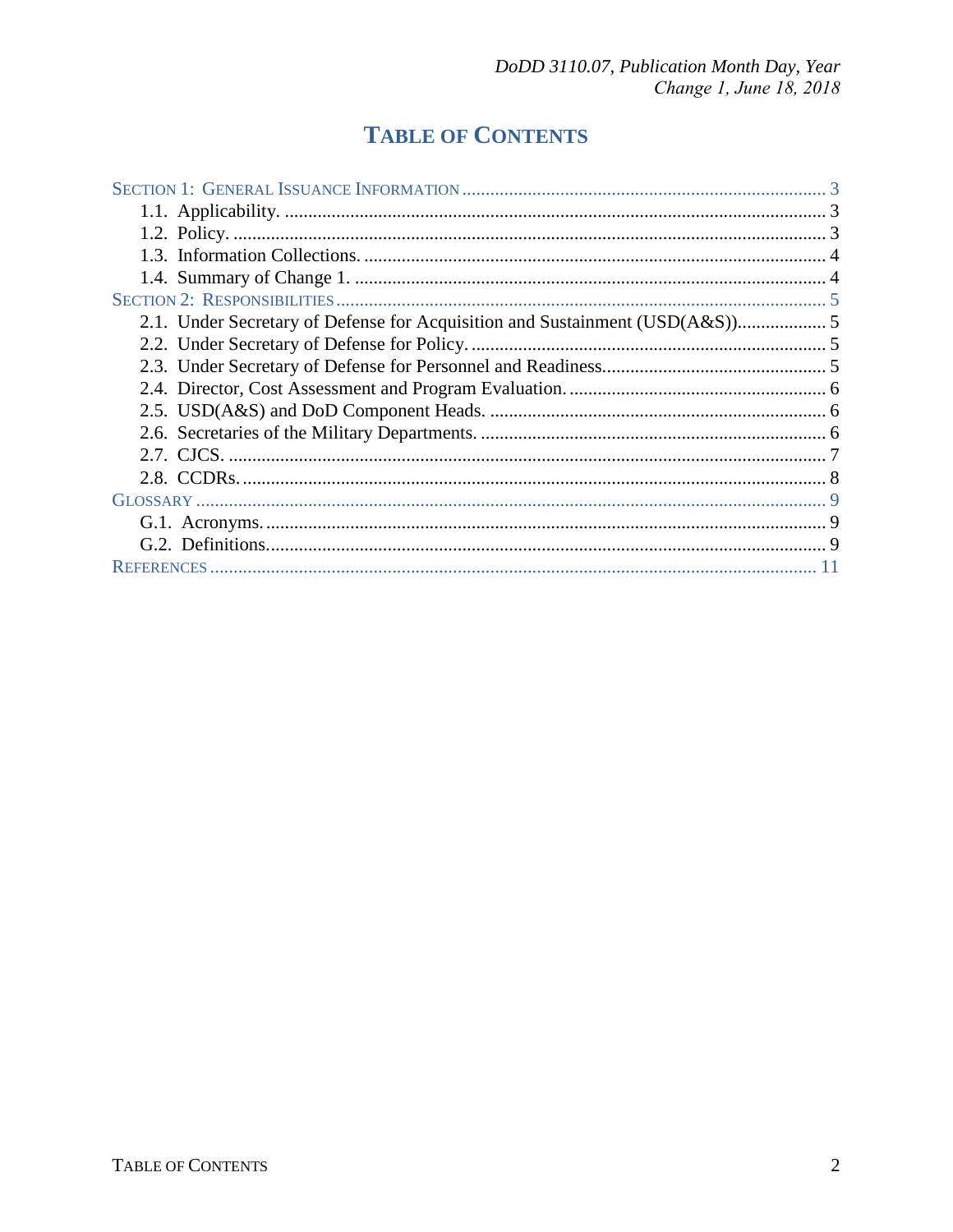### **SECTION 1: GENERAL ISSUANCE INFORMATION**

<span id="page-2-1"></span><span id="page-2-0"></span>**1.1. APPLICABILITY.** This issuance applies to OSD, the Military Departments, the Office of the Chairman of the Joint Chiefs of Staff and the Joint Staff (CJCS), the Combatant Commands, the Office of the Inspector General of the Department of Defense, the Defense Agencies, the DoD Field Activities, and all other organizational entities within the DoD (referred to collectively in this issuance as the "DoD Components").

<span id="page-2-2"></span>**1.2. POLICY.** It is policy that:

a. PWRM will be reported pursuant to Sections 2229 and 2229a of Title 10, U.S.C., and will be managed as prescribed in this issuance.

b. Military Services will take into account national security threats, strategic mobility, and the Combatant Commands' requirements when determining PWRM size, acquisition, positioning, and management to ensure that they:

- (1) Maximize warfighter support.
- (2) Achieve the greatest flexibility.
- (3) Reduce reaction time.
- (4) Support forces worldwide in the initial phases of operations.
- (5) Minimize DoD expenses.

c. PWRM requirements are used as the basis for pre-positioned materiel until lines of communication can be established.

d. All Service PWRM programs require joint alignment with national priorities and CCDR requirements across the full range of military operations.

e. PWRM programs will use the definitions provided in this issuance and be reported in the DoD enterprise reporting system to assess PWRM sufficiency in fulfilling Service requirements, provide data metrics, and execute CCDR plans.

f. The Secretaries of the Military Departments may not divert materiel or equipment from pre-positioned stocks except for the purpose of directly supporting a contingency operation or providing humanitarian assistance in accordance with Chapter 20 of Title 10, U.S.C.

g. Pursuant to Sections 2229 and 2229a of Title 10, U.S.C., the Secretary of Defense (SecDef) will annually certify a report on the status of DoD programs for pre-positioned materiel and equipment to Congress not later than the date the President submits his or her budget request.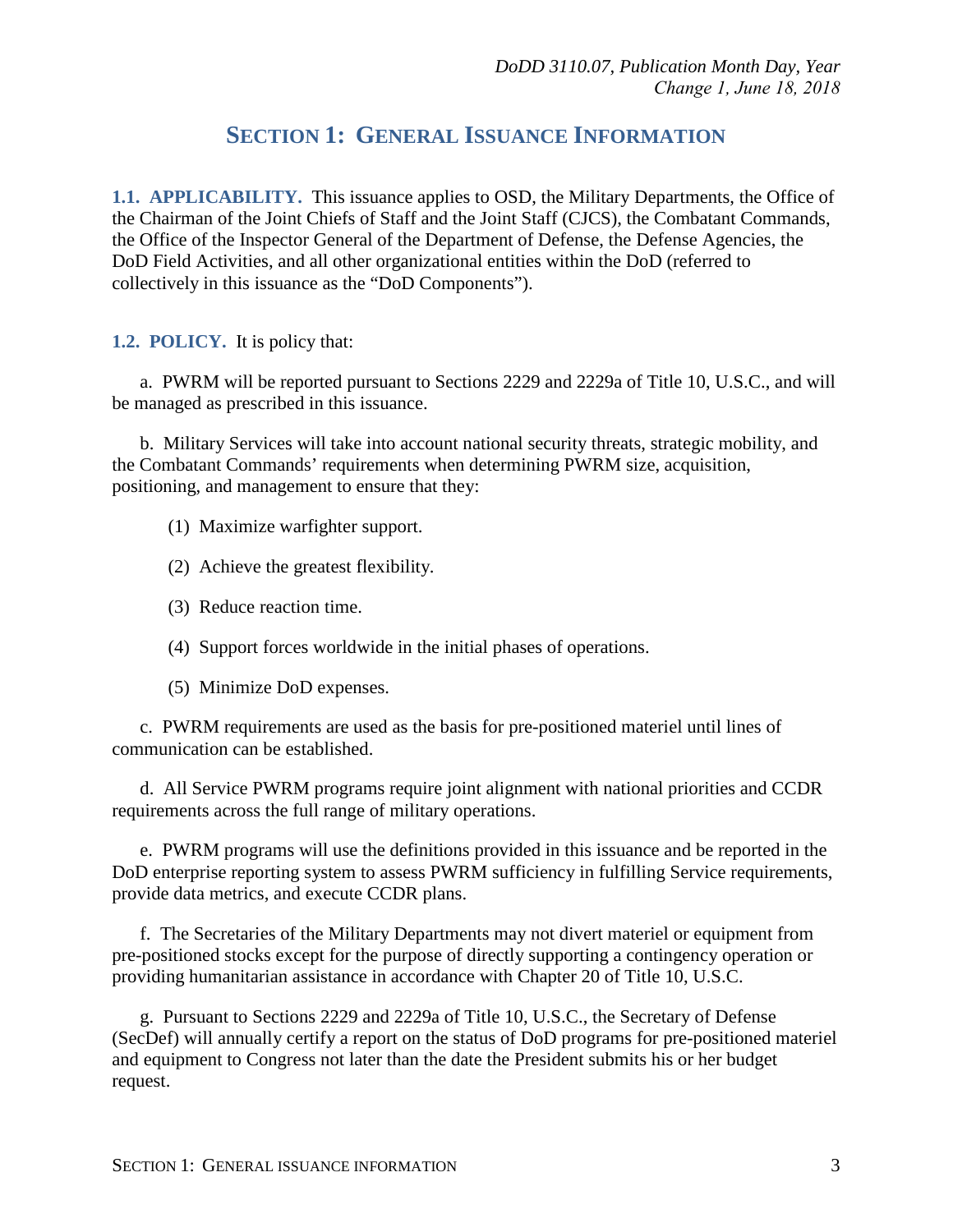<span id="page-3-0"></span>**1.3. INFORMATION COLLECTIONS.** The Annual Report on Pre-positioned Stocks, referred to in Paragraphs 2.6.f., 2.7.d., and 2.8.e. of this issuance, does not require licensing with a report control symbol in accordance with Paragraph 1.b.(10) of Volume 1 of DoD Manual 8910.01.

<span id="page-3-1"></span>**1.4. SUMMARY OF CHANGE 1.** The changes to this issuance are administrative and update organizational titles and references for accuracy.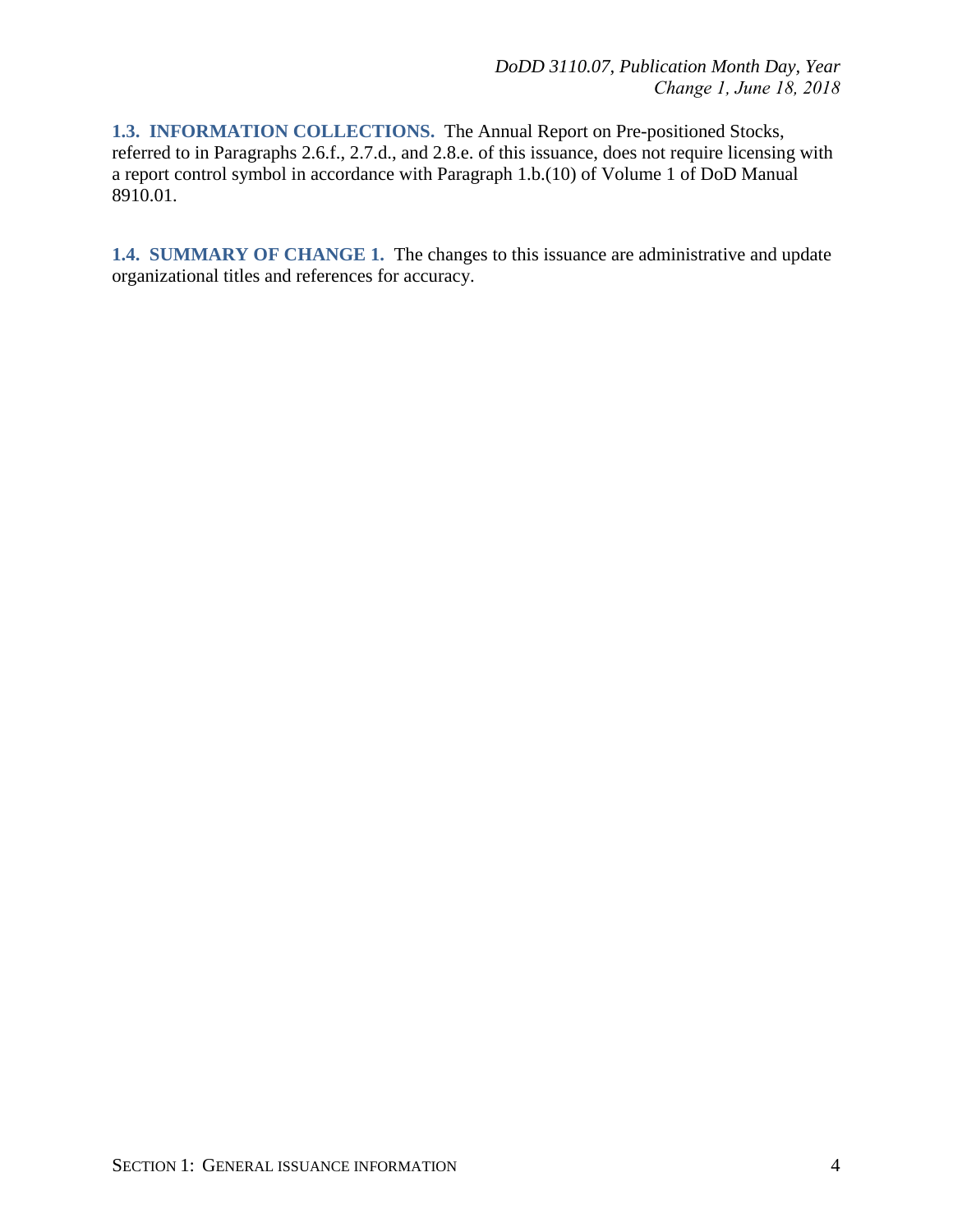#### **SECTION 2: RESPONSIBILITIES**

<span id="page-4-1"></span><span id="page-4-0"></span>**2.1. UNDER SECRETARY OF DEFENSE FOR ACQUISITION AND SUSTAINMENT (USD(** $A&S$ **)).** In addition to the responsibilities in Paragraph 2.5., the USD( $A&S$ ):

a. Establishes policy and develops implementing guidance on all matters relating to war reserve materiel, to include PWRM.

b. Oversees the policies and programs that are designed and managed to improve standards of performance, ethics, economy, and efficiency and ensures that all Defense Agencies and DoD Field Activities under the authority, direction, and control of the USD(A&S) are attentive and responsive to the requirements of their organizational customers, both internal and external, and to DoD and its strategic priorities.

c. Confirms that the DoD reports the status of pre-positioned stocks to Congress in accordance with Sections 2229 and 2229a of Title 10, U.S.C.

d. Confirms PWRM is sized, acquired, managed, and positioned as specified in operational plans.

e. Reports PWRM policy changes to the congressional defense committees.

<span id="page-4-2"></span>**2.2. UNDER SECRETARY OF DEFENSE FOR POLICY.** The Under Secretary of Defense for Policy:

a. Develops and coordinates, for the SecDef's approval, the Guidance for Employment of the Force (GEF) and Defense Planning Guidance (DPG). GEF and DPG provide strategic planning and resource guidance, which may include direction on or affect war reserve materiel and PWRM requirements, to achieve desired capabilities in support of the national defense strategy.

b. Assesses and evaluates, as part of the plan in-progress review process, PWRM requirements as related to the CCDRs' ability to meet GEF-directed contingency end states.

c. Provides pre-positioning guidance, as appropriate, that takes into account the strategic environment, national security threats, strategic mobility, Military Service, and Combatant Command requirements and limitations associated with pre-positioning.

<span id="page-4-3"></span>**2.3. UNDER SECRETARY OF DEFENSE FOR PERSONNEL AND READINESS.** The Under Secretary of Defense for Personnel and Readiness:

a. Tracks DoD-wide compliance in reporting PWRM requirements in accordance with Chairman of the Joint Chiefs of Staff Instruction 3401.02b and all applicable Military Service regulations.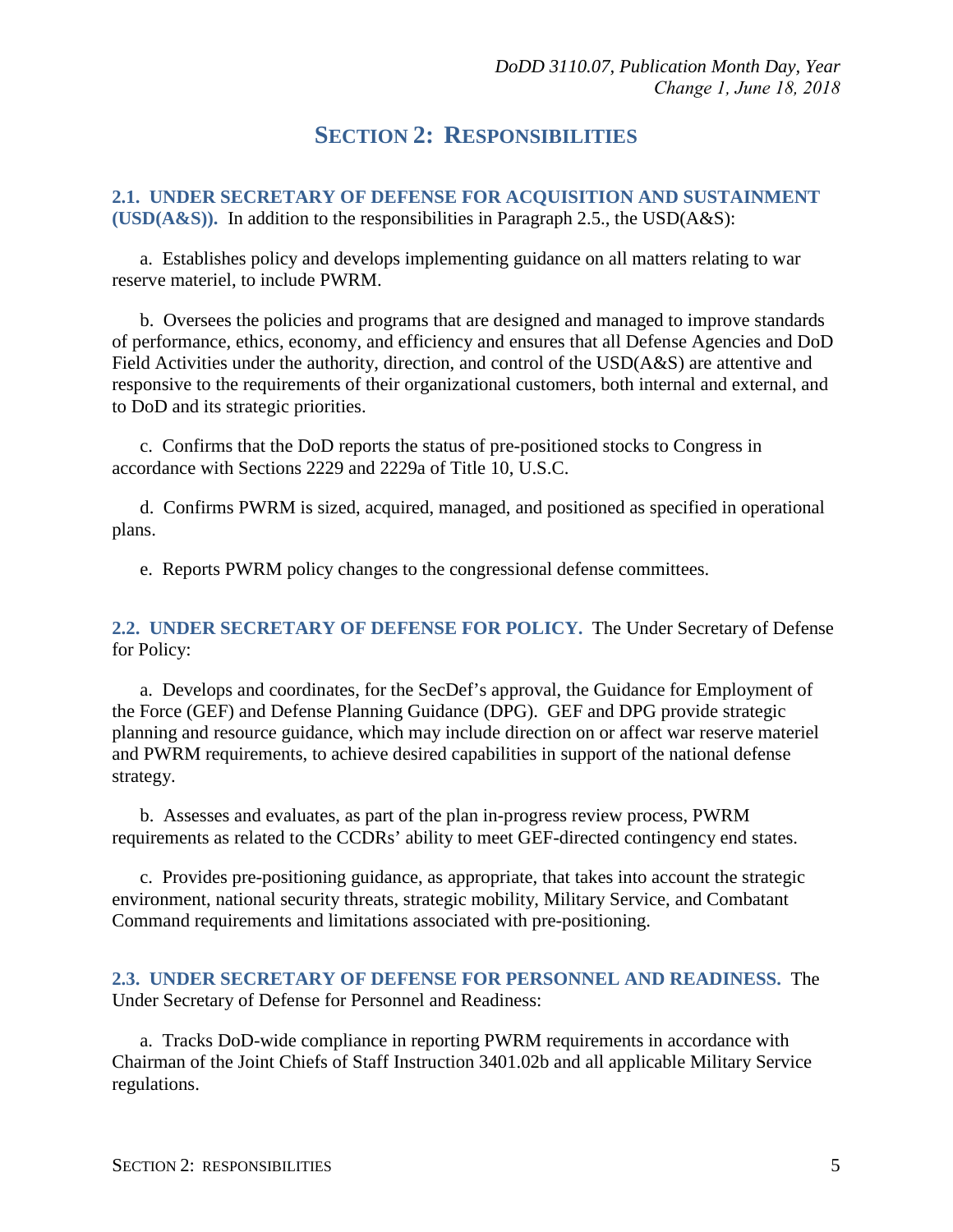b. Reviews all pertinent regulations and instructions on readiness reporting and makes any necessary proposals for regulations, changes to the system, or follow-on instructions relating to readiness reporting of PWRM.

c. Reports to the DoD senior leaders and appropriate DoD governance bodies any system issues or shortfalls related to reporting the readiness of PWRM.

<span id="page-5-0"></span>**2.4. DIRECTOR, COST ASSESSMENT AND PROGRAM EVALUATION.** The Director, Cost Assessment and Program Evaluation:

a. Assesses the ability of PWRM programs to support the National Defense Strategy.

b. Assesses the adequacy of PWRM program funding in accordance with DoD priorities. Recommend funding alternatives as appropriate.

#### <span id="page-5-1"></span>**2.5. USD(A&S) AND DOD COMPONENT HEADS.** The USD(A&S) and DoD Component heads:

a. Maintain strategic policy on pre-positioning programs. Such policy will take into account national security threats, strategic mobility, and Service and Combatant Command requirements and will address how the pre-positioning programs align with national defense strategies and department priorities. That policy will include:

(1) Component-specific guidance requiring planning and resourcing priorities addressing current and future requirements to maintain pre-positioned stocks optimally.

(2) Description of the Component's vision and desired end state.

(3) Specific interim goals demonstrating how vision and end state will be achieved.

b. Must develop and publish internal guidance in support of this issuance within 6 months of this issuance's approval.

c. Issue supplementary instructions, as required, in accordance with this issuance.

d. Oversee all PWRM policies are implemented and followed in accordance with this issuance.

<span id="page-5-2"></span>**2.6. SECRETARIES OF THE MILITARY DEPARTMENTS.** In addition to the responsibilities in Paragraph 2.5., the Secretaries of the Military Departments:

a. Confirm PWRM is accurately reported within the enterprise reporting system, in accordance with Chairman of the Joint Chiefs of Staff Instruction 3401.02b and Service regulations.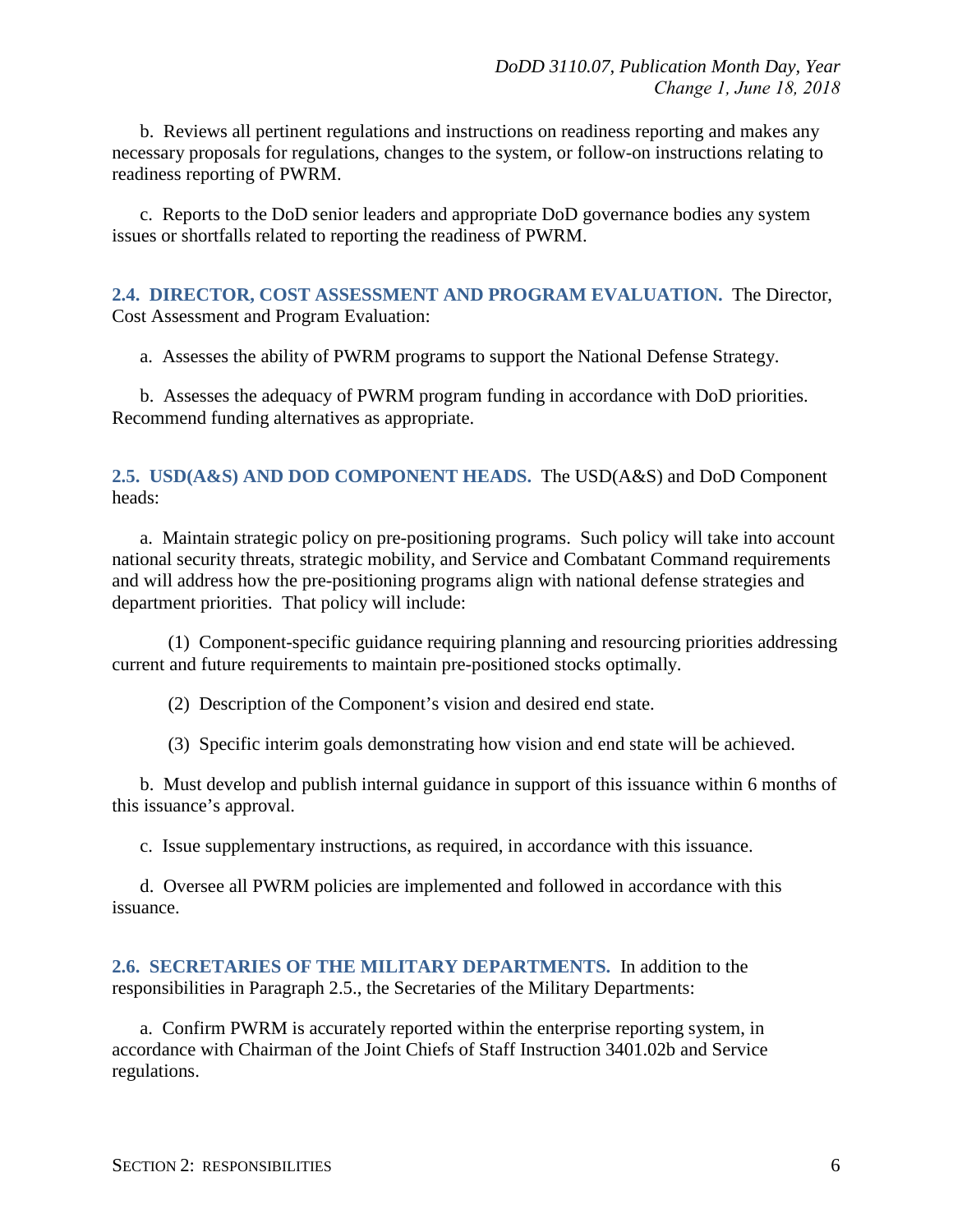b. Calculate PWRM requirements annually or as needed in accordance with the GEF and the DPG.

c. Plan, program, budget, and execute resources to meet PWRM requirements and mitigate shortfalls when requirements exceed assets.

d. Review, on at least a quarterly basis, the PWRM readiness reporting accuracy, completeness, and timeliness of all required reporting under its control.

e. Report annually to the CJCS on PWRM levels in accordance with this issuance to enable the Department to make the certification required by Section 2229 of Title 10, U.S.C., and the report required by Section 2229a of Title 10, U.S.C.

<span id="page-6-0"></span>**2.7. CJCS.** In addition to the responsibilities in Paragraph 2.5., the CJCS:

a. Confirms the Military Services meet specified readiness reporting requirements, including the requirements in this issuance.

b. Advises the SecDef on appropriate measures to reduce risk associated with any PWRM readiness changes that affect the ability to complete assigned missions.

c. Validates PWRM operational requirements and the CCDRs' ability to meet GEF-directed contingency end-states for PWRM.

d. Reviews, analyzes, and evaluates PWRM programs for ability to execute approved CCDR strategies, ensuring that information on programs is presented accurately and completely.

e. Validates that sourcing assumptions and days of supply requirements are consistent with the DPG.

f. Develops a framework for synchronizing the Military Services' pre-positioning strategies to minimize duplicative efforts and to maximize efficiency and return on investment for prepositioned materiel and equipment across DoD.

g. Provides analysis and advice for resource and capability discussions relating to PWRM requirements under consideration in the Joint Requirements Oversight Council.

h. Assesses and evaluates the CCDRs' ability to meet GEF-directed contingency end-states for PWRM.

i. Develops metrics for evaluating the extent to which the Components achieve PWRM objectives.

j. Reports the status of PWRM to the congressional defense committees in accordance with Section 2229a of Title 10, U.S.C.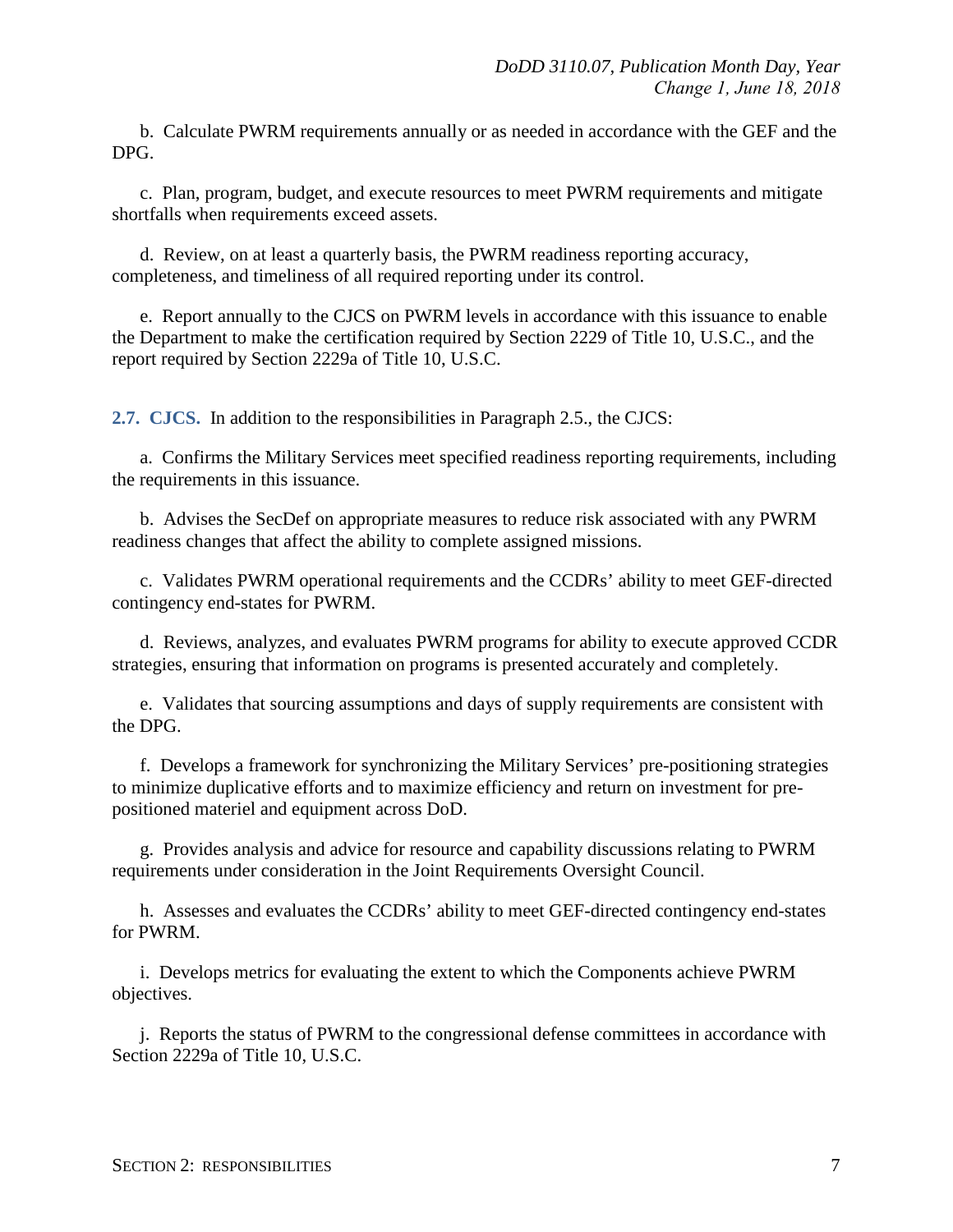<span id="page-7-0"></span>**2.8. CCDRS.** In addition to the responsibilities in Paragraph 2.5., the CCDRs:

a. Determine PWRM operational requirements consistent with SecDef planning guidance and submits them to the CJCS for approval.

b. Oversee that theater campaign, operations, and contingency plans provide clear guidance for the planning and use of PWRM.

c. Report existing resource levels ability to execute operations plans.

d. Annually report to the CJCS on PWRM in accordance with this issuance to enable the Department to make the report required by Section 2229a of Title 10, U.S.C.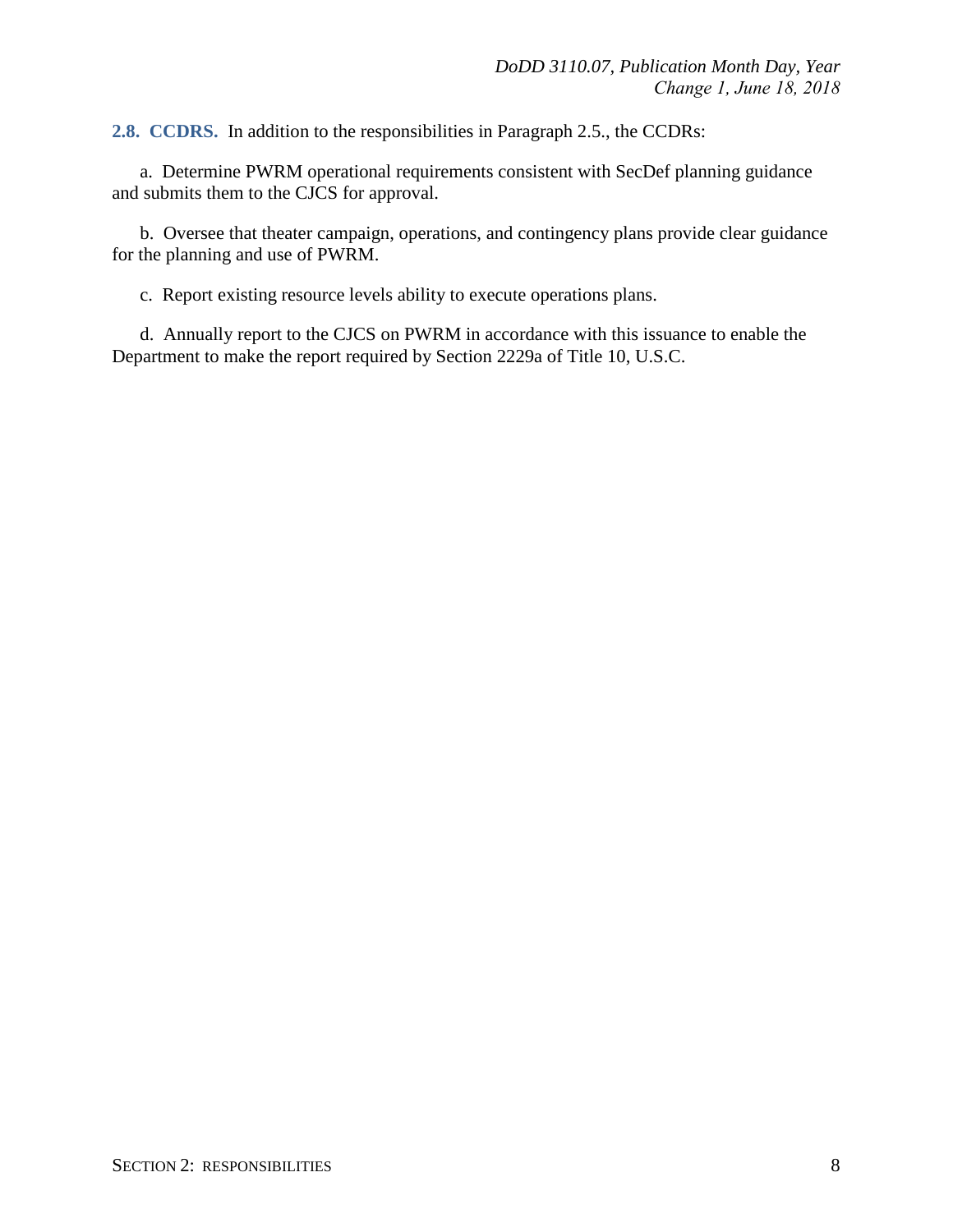### **GLOSSARY**

#### <span id="page-8-1"></span><span id="page-8-0"></span>**G.1. ACRONYMS.**

| <b>CCDR</b> | <b>Combatant Commander</b>                                 |
|-------------|------------------------------------------------------------|
| <b>CJCS</b> | Chairman of the Joint Chiefs of Staff                      |
| <b>DPG</b>  | Defense Planning Guidance                                  |
| <b>GEF</b>  | Guidance for the Employment of Force                       |
| <b>PWRM</b> | pre-positioned war reserve materiel                        |
| SecDef      | Secretary of Defense                                       |
| U.S.C.      | <b>United States Code</b>                                  |
| USD(A&S)    | Under Secretary of Defense for Acquisition and Sustainment |

<span id="page-8-2"></span>**G.2. DEFINITIONS.** Unless otherwise noted, these terms and their definitions are for the purpose of this issuance.

**DPG.** A document issued by the SecDef that provides firm guidance in the form of goals, priorities, and objectives, including fiscal constraints, for the Military Departments and Defense Agencies to develop the Program Objective Memorandums.

**GEF.** The GEF merges contingency planning guidance and security cooperation guidance into one document that provides comprehensive, near-term planning guidance. The GEF provides Presidential and SecDef political-military guidance. The GEF forms the basis for strategic policy guidance, campaign plans, and the Joint Strategic Capabilities Plan.

**line of communications.** A route, either land, water, or air, that connects an operating military force with a base of operations and along which supplies and military forces move.

**materiel.** All items necessary to equip, operate, maintain, and support military activities without distinction as to its application for administrative or combat purposes.

**pre-position.** To place military units, equipment, or supplies at or near the point of planned use or at a designated location to reduce reaction time, and to ensure timely support of a specific force during initial phases of an operation.

**PWRM.** War reserve materiel and equipment strategically located to facilitate a timely response in support of Combatant Commander requirements during the initial phases of an operation. PWRM includes starter stock and swing stock intended to be used until sustainable logistical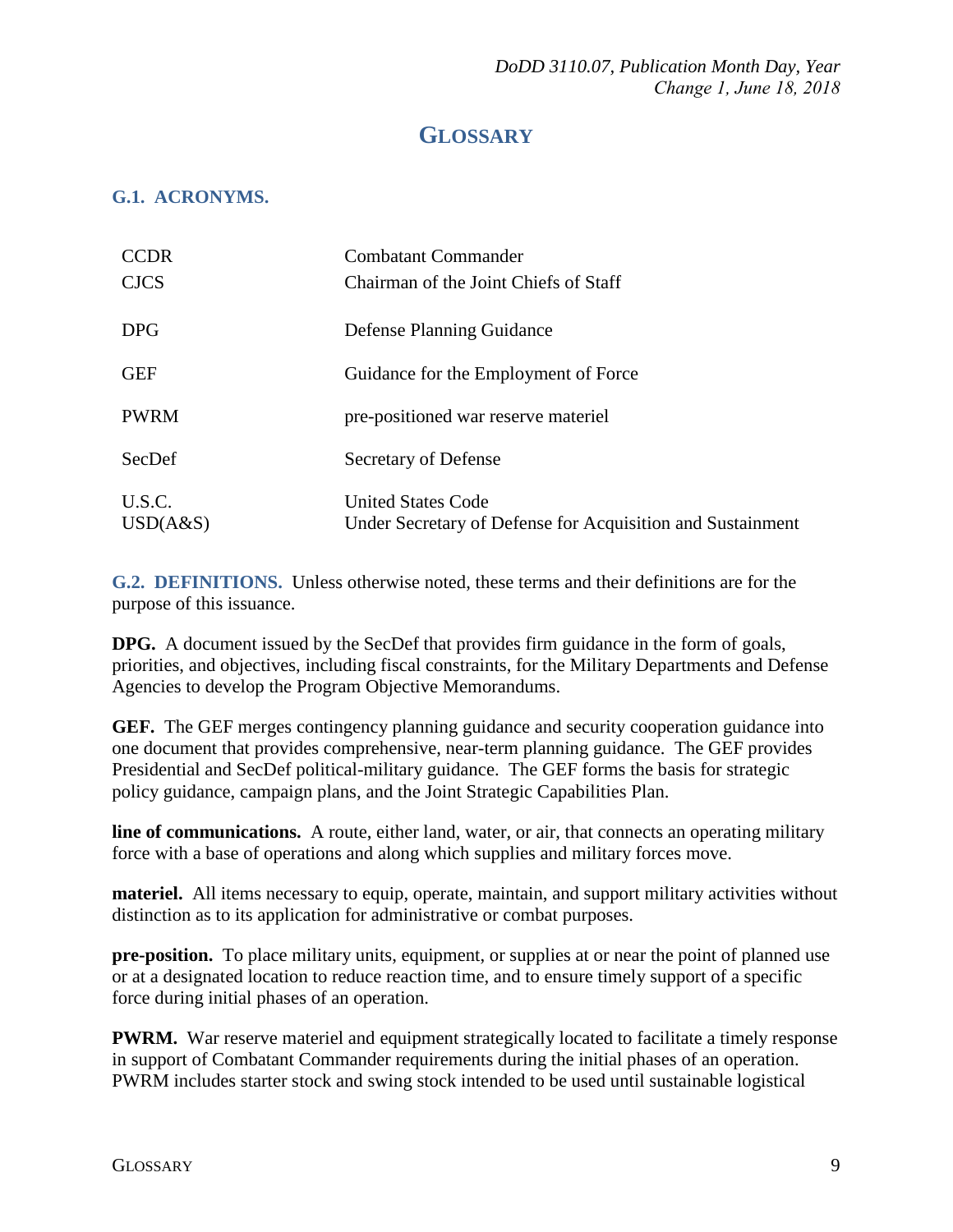lines of communication have been established. PWRM does not include defense articles stockpiled for foreign countries pursuant to Section 2321h of Title 22, U.S.C.

**starter stock**. PWRM in or near a theater of operations calculated to sustain ongoing actions until resupply at wartime rates are established.

**swing stock.** War reserve materiel ashore or afloat available for planning purposes to augment war reserve requirements within a single CCMD for use until operational necessity is determined, but not designated to any single CCMD.

**war reserve materiel.** Mission-essential secondary items, principal and end items and munitions sufficient to attain and sustain operational objectives in scenarios authorized in the SecDef and Joint Strategic Capabilities Plan scenarios.